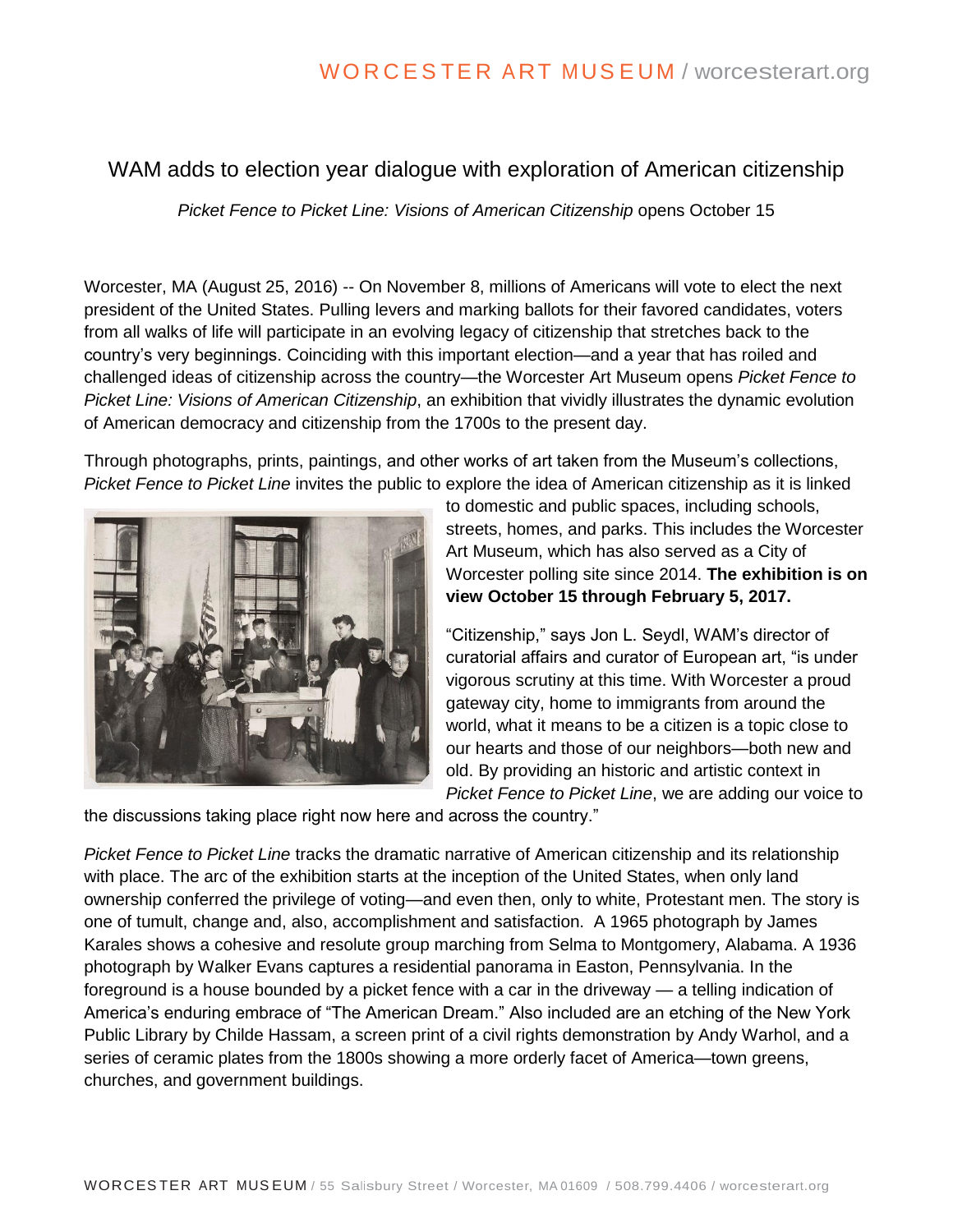In addition, a provocative new multimedia installation, *THE BEAUTY OF TYRANNY*, by the Seoulbased art group YOUNG-HAE CHANG HEAVY INDUSTRIES brings the idea of citizenship firmly into the present moment. Commissioned by the Worcester Art Museum for *Picket Fence to Picket Line* and organized by Assistant Curator of Asian Art Vivian Li, this compelling digital artwork features the artists' critical reflection on art's relationship with the meaning of citizenship and democracy. Made in response to Alfred Stieglitz's 1907 photogravure, *The Steerage*, which has become synonymous with the immigrant experience, *THE BEAUTY OF TYRANNY* will be exhibited with that work in the Museum's Morgan Gallery from October 1 to December 31, 2016.

Overall, 65 works are included in the exhibition. Many images evoke powerful emotional responses. Glimpses of both hardship and aspiration are evident, for example, in photographs of tenement dwellers living and working in cramped spaces. Prints stemming from the Occupy Wall Street movement are a reminder of how public spaces enable and, at times, inspire defiant civil actions. And photos like Jacob August Riis's *First Patriotic Election in the Beach Street Industrial School*, invite viewers to witness the somber and proud importance of voting to young immigrants.

According to Lauren Szumita, the Museum's print room assistant and the exhibition's co-curator, WAM's role as a Worcester polling site was the inspiration behind the exhibition. "Thinking of the Museum as a community hub and a place where people vote led us to the idea of space as it relates to our notions of citizenship," she says. She and co-curator Justin Brown, the Luce Curatorial Assistant in American Art, explored the Museum's collection for works of art that elaborate on these meaningful themes.

"We chose a wide variety of images that speak to American history. There's a range of media and time periods," says Szumita. Included is a large selection of images of residential spaces. "What do people think about when they go home?" asks Szumita. "The ideal of the white picket fence—that ultimate reward—was once linked to voting, because early voting laws required land ownership."

"Citizenship," says Brown, "is something that is being contested now. One of the interesting ideas we explore in this exhibition is how citizenship—and our perspectives on it—have changed through American history. As we know, this could possibly be one of the most memorable political years in our history—and the Museum has an opportunity to educate and inform, based on the many historical, relevant works in our collection."

### **Related program:**

One work in the exhibition, Jacob Lawrence's colorful screenprint, *The 1920s...The Migrants Cast Their Ballots,* will be the topic of the Museum's Master Series Third Thursday lecture, on **Thursday, October 20 at 6 pm.** Valerie J. Mercer, curator of the General Motors Center for African American Art at the Detroit Institute of Arts, will discuss this important work and its significance to the exhibition and to Lawrence's career. The art talk will be followed by music, light refreshments, and conversation in the Renaissance Court, hosted by the Museum's Members Council.

### **About the Worcester Art Museum**

Founded in 1896, the Worcester Art Museum's encyclopedic 37,500-piece collection covers 51